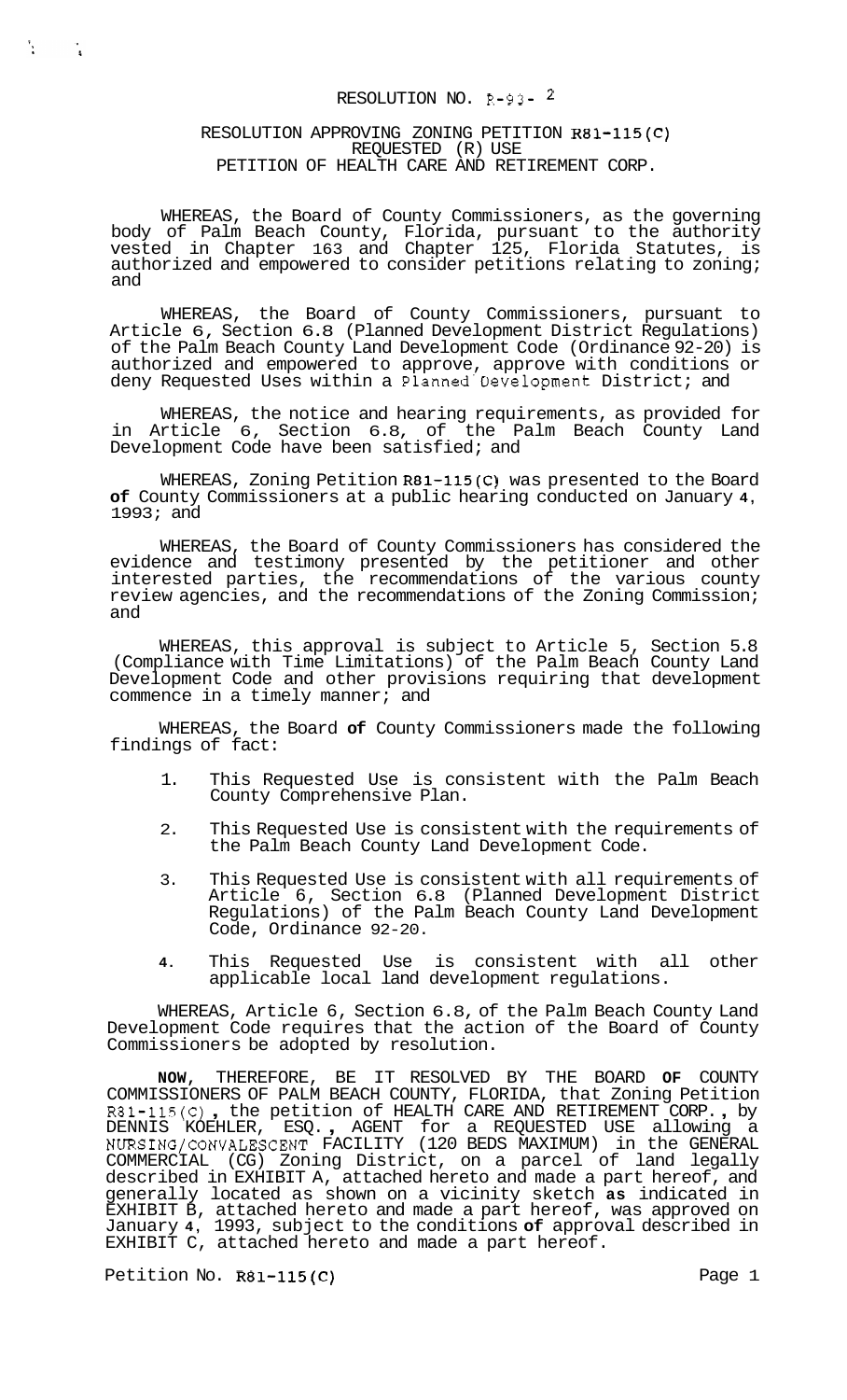Commissioner **Roberts** moved for the approval of the Resolution.

The motion was seconded by Commissioner **Marcus** and, upon being put to a vote, the vote was as follows:

| Mary McCarty, Chair<br>Burt Aaronson | <b>AYE</b><br><b>AVE</b> |
|--------------------------------------|--------------------------|
| Ken Foster                           | <b>ABSENT</b>            |
| Maude Ford Lee                       | <b>AYE</b>               |
| Karen T. Marcus                      | <b>AYE</b>               |
| Warren Newell                        | <b>ABSTAINING</b>        |
| Carol A. Roberts                     | A VE                     |

The Chair thereupon declared that the resolution was duly passed and adopted this 4th day **of** January, **1993.** 

APPROVED AS TO FORM AND LEGAL SUFFICIENCY

 $\mathcal{L}_{\text{max}}$  and  $\mathcal{L}_{\text{max}}$ 

PALM BEACH COUNTY, FLORIDA BY ITS **BOARD** OF COUNTY COMMISSIONERS

BY:

**..e.....**  BY: ബ **DEPUTY CLERK**  $\sim$  $\cdots$  $\frac{\partial}{\partial t}$  ,  $\frac{\partial}{\partial t}$  $\sigma_{t\alpha}$  ,  $\sigma_{t\alpha}$ 

,

**<FILE:H:\WPDATA\PROD\RESO\R81-11SC.RES>**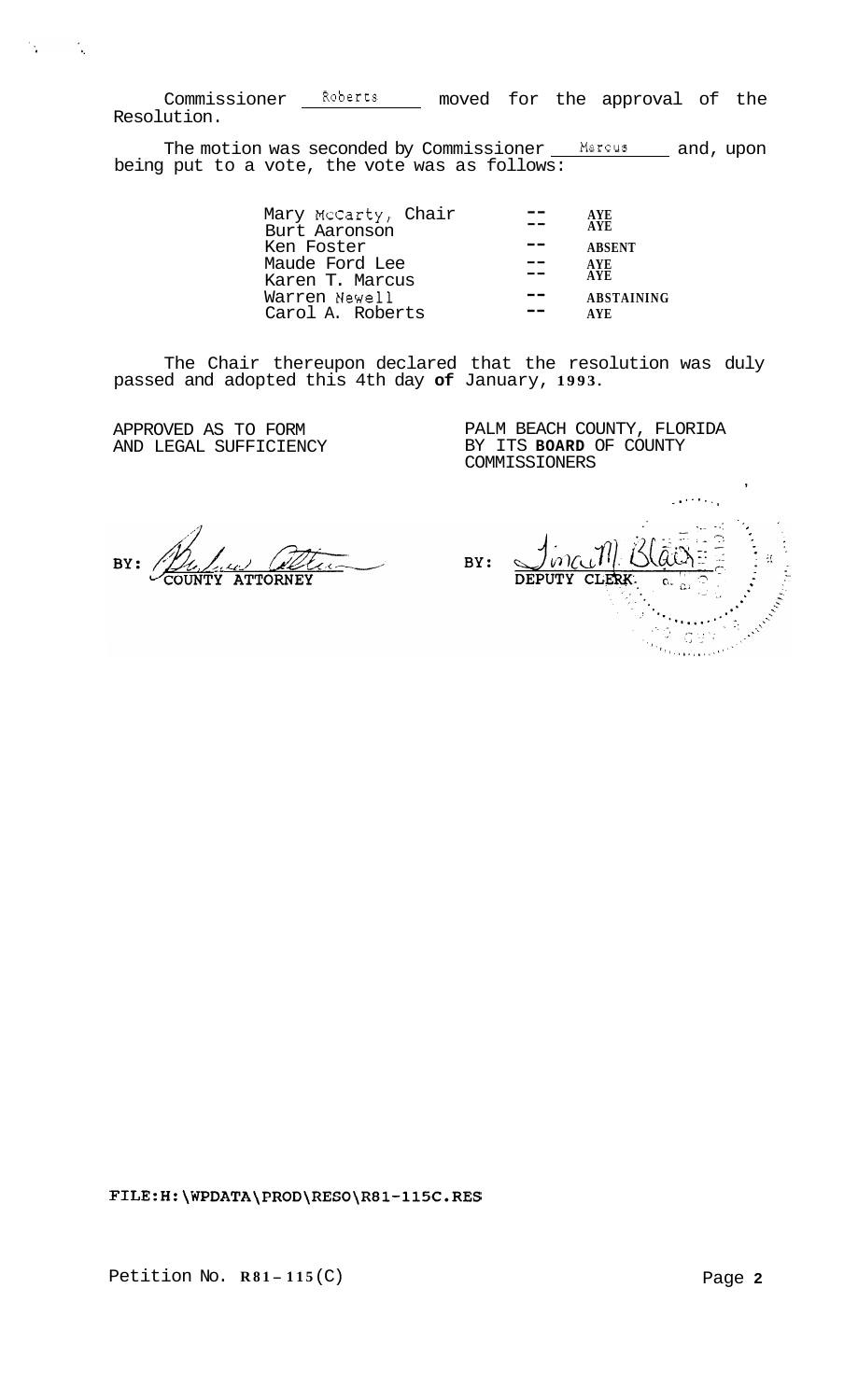#### EXHIBIT **<sup>A</sup>**

#### LEGAL DESCRIPTION FOR PETITION NO. 81-115(C)

 $\mathbf{A}_\mathrm{a}$ 

A PARCEL OF LAND BEING A PORTION OF TRACT 21, BOCA DEL *MAR* NO. 6 **AS**  RECORDED IN PLAT BOOK 30, PAGES 142 AND 143, IN SECTION 28, TOWNSHIP 47 SOUTH, RANGE 42 EAST; COMMENCING AT THE NORTHWEST CORNER OF SAID TRACT 21; THENCE WITH A BEARING OF  $N89°50'07"E$  ALONG THE NORTH LINE OF TRACT 21, A DISTANCE OF 575.00 FEET TO THE POINT OF BEGINNING; THENCE CONTINUING WITH A BEARING OF N89°50'07"E ALONG SAID NORTH LINE OF TRACT 21, A DISTANCE OF 709.63 FEET TO **A** POINT; THENCE WITH A BEARING OF S01°03'02"E, **A** DISTANCE OF 420.00 FEET TO A POINT; THENCE WITH A BEARING OF **S46°03'02"E,** A DISTANCE OF 267.35 FEET TO A POINT; THENCE WITH A BEARING OF N88°56'58"E, A DISTANCE OF 44.00 FEET TO A POINT; THENCE WITH A BEARING OF S35°27'471fW, **A**  DISTANCE OF 329.71 FEET TO A POINT; THENCE WITH A BEARING **OF**  S09°13'58"W, A DISTANCE **OF** 230.00 FEET TO A POINT LYING ON A CURVE CONCAVE TO THE SOUTH, BEING COINCIDENT WITH THE SOUTHERLY BOUNDARY OF TRACT 2 1; THENCE ALONG SAID CURVE HAVING *AN* INITIAL TANGENT BEARING OF N80°46'02"W, A RADIUS OF 1,677.02 FEET, *AN* ARC LENGTH OF 460.73 FEET TO A POINT OF TANGENCY; THENCE WITH A BEARING OF S83°50'00"W, A DISTANCE **OF** 89.79 FEET TO A POINT OF CURVATURE; THENCE WITH A CURVE TO THE RIGHT HAVING A RADIUS OF 1,597.02 FEET, *AN* ARC LENGTH OF 155.3 **1** FEET TO **A** POINT, THE LAST THREE COURSES BEING COINCIDENT WITH THE SOUTHERLY BOUNDARY OF TRACT 21; THENCE WITH A BEARING OF NOO°10'OO"W, A DISTANCE OF 125.00 FEET TO A POINT OF CURVATURE; THENCE WITH A CURVE TO THE RIGHT HAVING A RADIUS OF 175.00 FEET, *AN* ARC LENGTH OF 49.84 FEET TO A POINT OF REVERSE CURVATURE; THENCE WITH A CURVE TO THE LEFT HAVING A RADIUS **OF**  375.00 FEET, *AN* ARC LENGTH OF 204.96 FEET TO A POINT OF TANGENCY; THENCE WITH A BEARING **OF** N15°09'53"W, **A** DISTANCE OF 125.05 FEET TO A POINT OF CURVATURE; THENCE WITH A CURVE TO THE RIGHT, HAVING A RADIUS OF 225.00 FEET, *AN* ARC LENGTH OF 117.81 FEET TO A POINT OF REVERSE CURVATURE; THENCE WITH A CURVE TO THE LEFT, HAVING A RADIUS OF 620.00 FEET, AN ARC LENGTH OF 324.63 FEET TO A POINT OF REVERSE CURVATURE; THENCE WITH **A** CURVE TO THE RIGHT, HAVING **A** RADIUS **OF**  175.00 FEET, *AN* ARC LENGTH OF 45.81 FEET TO A POINT OF TANGENCY; THENCE WITH A BEARING OF N00°09'53"W, A DISTANCE OF 125.00 FEET, MORE OR LESS, TO THE POINT OF BEGINNING.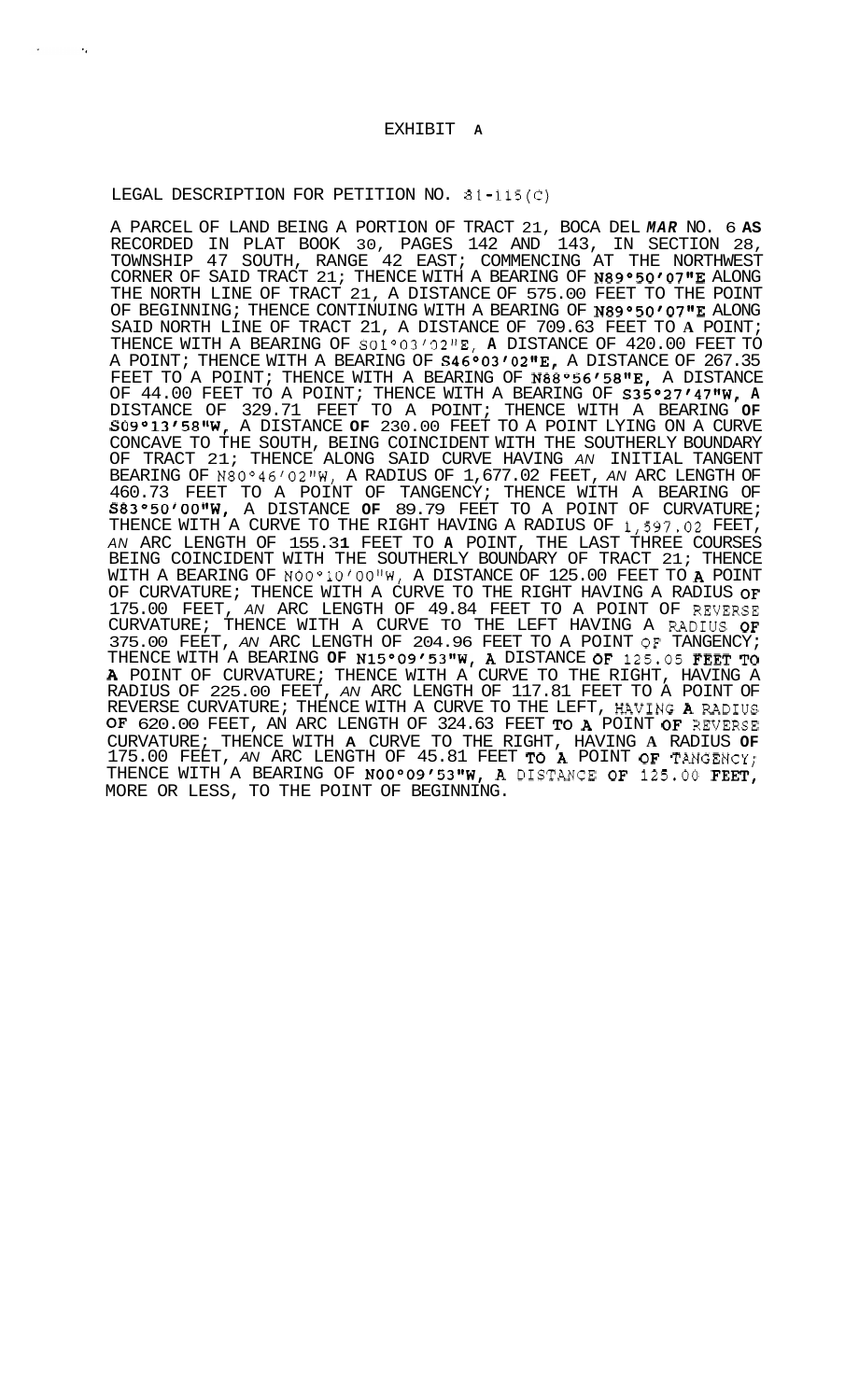

Ŀ.

I i I j i I *I*  i

I

i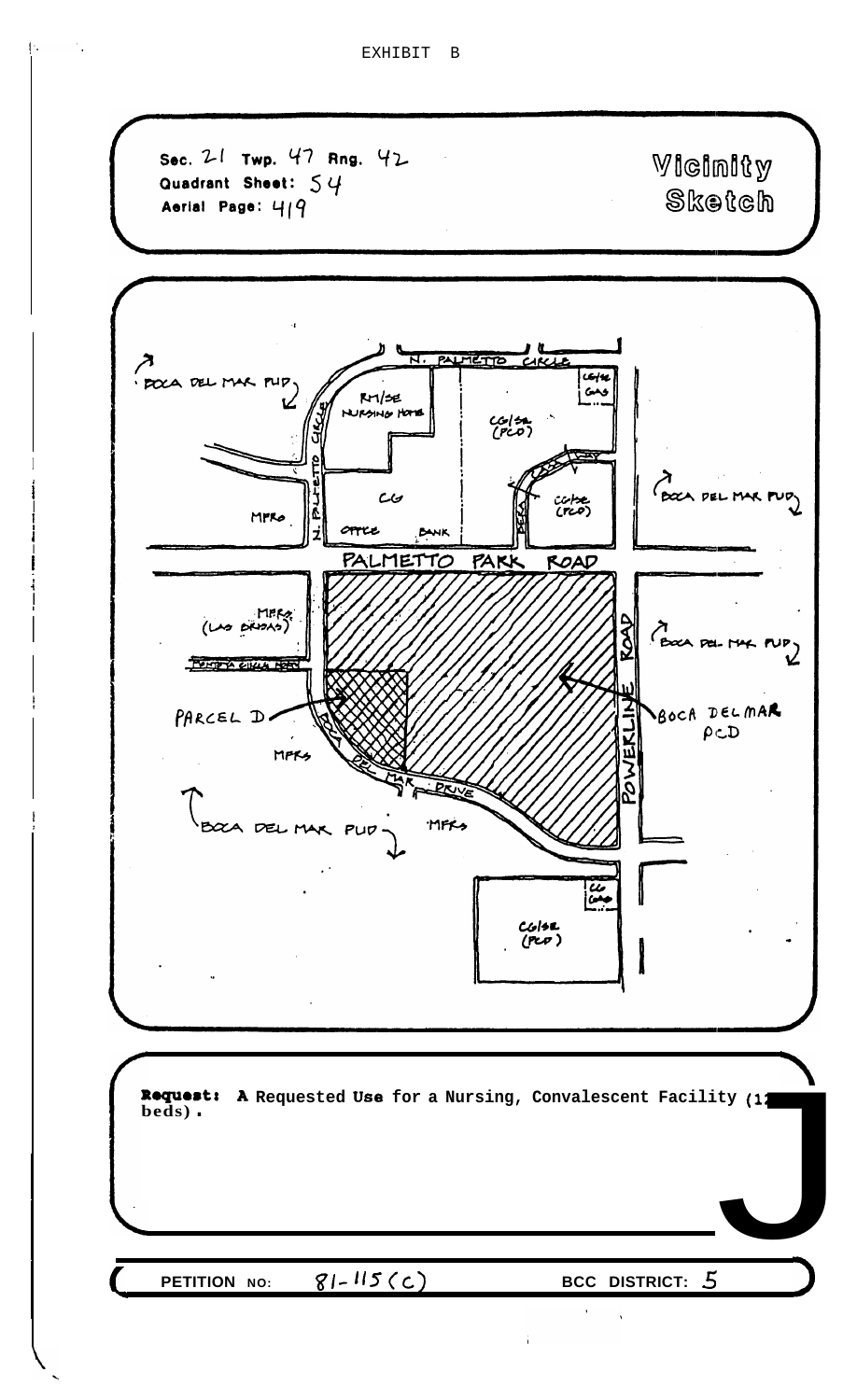### EXHIBIT C

## CONDITIONS **OF** APPROVAL

#### A. STANDARD CONDITIONS

 $\mathbf{V}^{\mathrm{max}}$ 

 $\sim$   $\lambda_{\rm c}$ 

1. Condition No. A.l of Resolution No. R-92-56, Petition No. 81-115(B), which currently states:

The petitioner shall comply with all previous conditions of approval, including original deadlines for Zoning Code Section 402.9 compliance, unless expressly modified herein.

Is hereby amended to read:

The petitioner shall comply with all previous conditions of approval, including original deadlines for Zoning Code Section 5.8 of the Palm Beach County Land Development Code, unless expressly modified herein. (ZONING/ MONITORING)

- 2. Prior to site plan certification, the site plan shall be amended to indicate compliance with all minimum property development regulations and land development requirements of Palm Beach County. (Previously Condition No. A.2 of Resolution No. R-92-56, Petition No. 81-115(B) ) . (ZONING)
- 3. Condition No. A.3 of Resolution **No.** R-92-56, Petition No. 81-115(B)), which currently states:

Development of the site is limited to the uses and site design shown on the site plan approved by the Board of County Commissioners (Exhibit Nos. 65 and 66). Any modifications must be approved by the Board of County Commissioners unless the proposed use or design changes permitted pursuant to Zoning Code 402.7 **(E) 2** (b) (Site Plan Review Committee Powers and Standards of Review) or required by the conditions of approval contained herein.

Is hereby deleted. [REASON: Code requirement.]

**4.** Condition No. A.4 of Resolution No. R-92-56, Petition No. 81-115(B), which currently states:

The petitioner shall submit an application to the Site Plan Review Committee for the certification of the site plan for Parcel **B** and for a revision to the overall site plan (Exhibit No. **3)** prior to February *7,* 1992.

Is hereby deleted. [REASON: Condition satisfied.]

### B. BUILDING AND SITE DESIGN

- 1. All air conditioning and mechanical equipment shall be screened from view on all sides. (Previously Condition No. B.l of Resolution No. R-92-56, Petition No. 81- 115 (B) ) . (ZONING-Building)
- 2. Prior to certification of the site plan for Parcel **D,** the petitioner shall provide the following:
	- a. The delineation of the required pedestrian/bikeway system integrated with the surrounding development.
	- b. Surrounding land uses. (ZONING)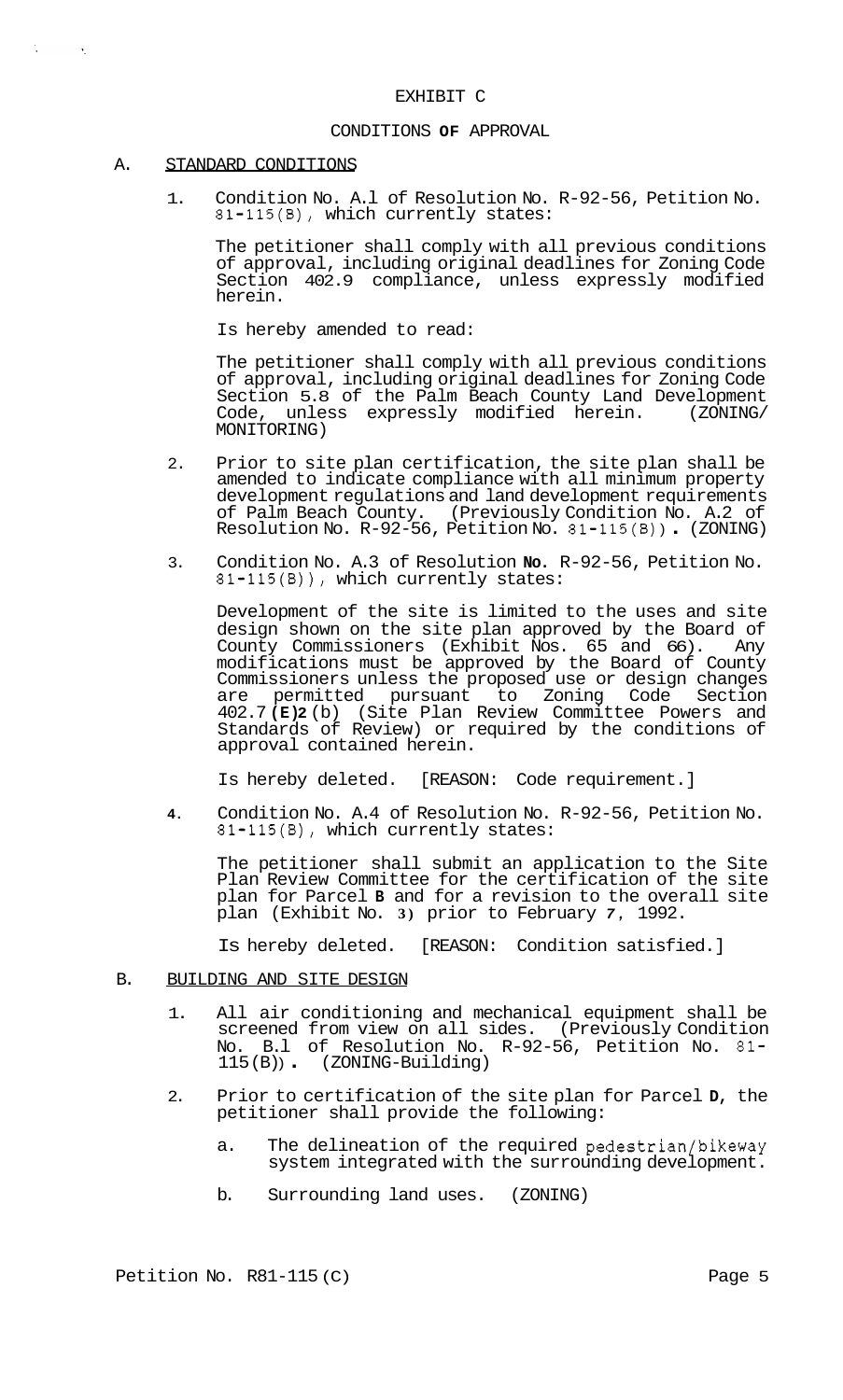### C. DUMPSTER

- 1. All areas or receptacles for the storage and disposal of trash, garbage or vegetation, shall include the trash, garbage or vegetation, shall following:
	- a. Be concealed behind a solid enclosure. The open end of the enclosure shall have an obscuring, opaque gate.
	- b. All exterior sides of such enclosures, except the open end, shall be landscaped with thirty-six (36) inch high shrub and hedge material planted twentyfour **(24)** inches on center. (Previously Condition No. C.l of Resolution No. R-92-56, Petition No. 81- 115(B)). (ZONING-Building)

### D. ENVIRONMENTAL RESOURCES MANAGEMENT

1. The site is dominated by mature Brazilian Pepper *(Schinus terebinthifolius)* with Australian Pine *(Casuarina* Spp.) and mature Slash Pine *(Pinus elliotii)* as the prinzipal species. The petitioner shall preserve the native slash pines to the greatest extent possible through incorporation into the site plan. (ERM)

### E. ENGINEERING

1. Condition No. E.l of Resolution No. R-92-56, Petition No. 81-115(B), which currently states:

The Developer shall provide discharge control and treatment for the stormwater runoff in accordance with all applicable agency requirements in effect at the time **of** the permit application. However, at **a** minimum, this development shall retain on-site the stormwater runoff generated by a 3 year-one (1) hour storm with a **cotal** rainfall of 3 inches as required by the Permit Section, Land Development Division. In the event that the subject site abuts a Department of Transportation maintained roadway, concurrent approval from the Florida Depar':ment of Transportation will also be required. The dra.inage system shall be maintained in an acceptable condition as approved by the County Engineer. In the event that the drainage system is not adequately maintainec. **as**  determined by the County Engineer, this matter will be referred to the Code Enforcement Board for enforcement.

**Is** hereby deleted. [REASON: Code requirement.]

2. Condition No. E.2 of Resolution No. R-92-56, Petitio:1 No. 81-115(B), which currently states:

The property owner shall pay a Fair Share Fee ir the amount and manner required by the "Fair Share Contribution for Road Improvements Ordinance" a; it presently exists or as it may from time to time be amended. The Fair Share Fee for this project at the time of the Building Permit presently is \$8,855.00 (161 trips **X** \$55.00 per trip).

IS hereby deleted. [REASON: Code requirement.]

**3.** Petitioner shall align the project's east entrance onto Palmetto Park road with the east entrance of Del Mar Shopping Village. (Previously Condition No. E.<sup>3</sup> of<br>Resolution No. R-92-56, Petition No. 81-115(B)). No. R-92-56, Petition No. (ENGINEERING)

NOTE: Condition is currently satisfied.

Petition **No.**  $R81-115(C)$  Page 6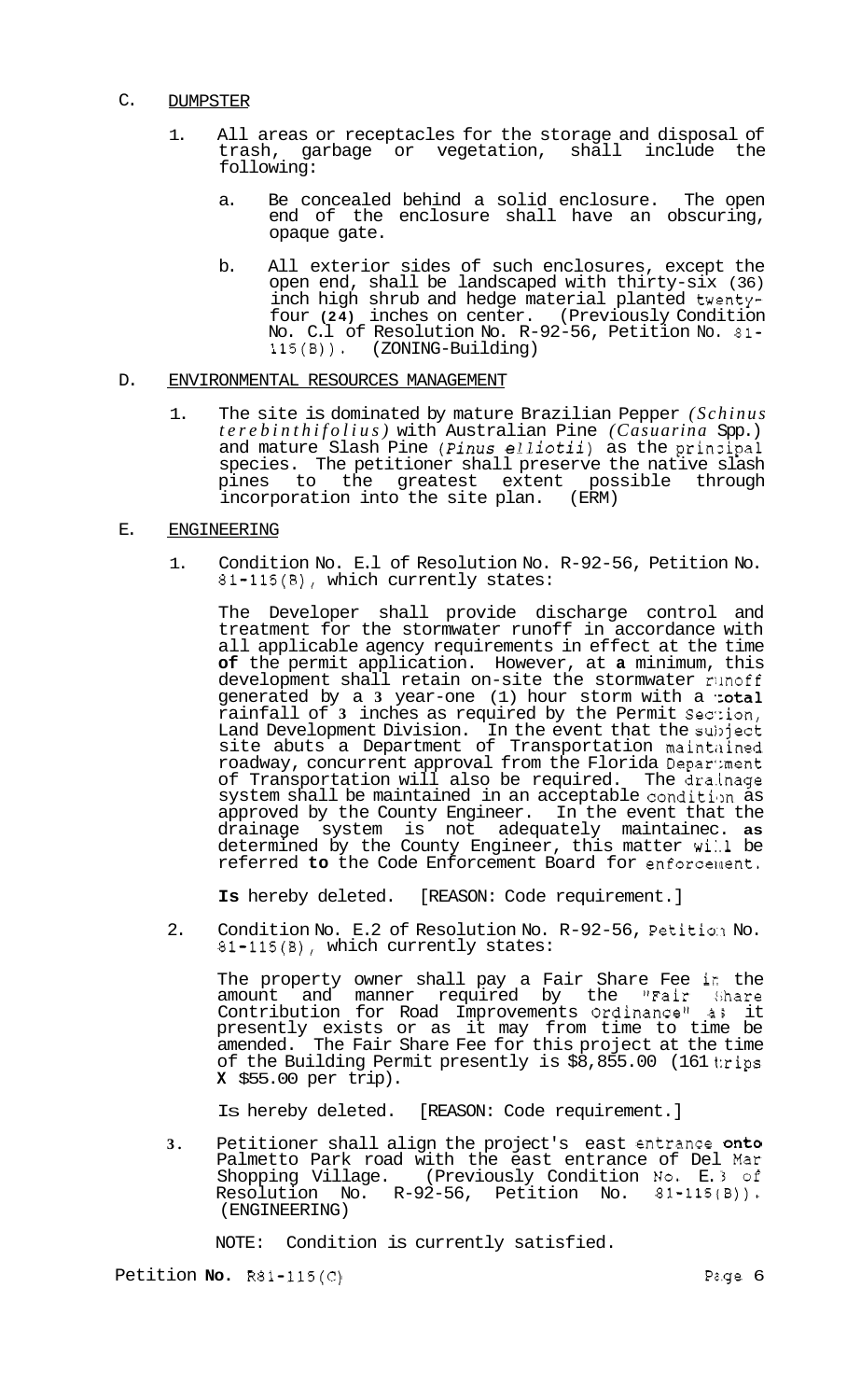- **4.** Petitioner shall construct at the intersection of Palmetto Park Road and the project's east entrance:
	- a. left turn lane east approach. (Previously Condition No. **E.4** of Resolution No. R-92-56, Petition No. 81-115(B)). (ENGINEERING)

NOTE: Condition is currently satisfied.

 $\mathcal{L}^{\text{max}}$ 

 $\sim$  2  $^\circ$ 

- *5.* Petitioner shall construct at the intersection of Palmetto Park Road and the project's west entrance:
	- **a.** left turn lane east approach. (Previously Condition No. E.5 of Resolution No. R-92-56,<br>Petition No. 81-115(B)) (ENGINEERING) Petition No.  $81-115(B)$ )

NOTE: Condition is currently satisfied.

- 6. Petitioner shall construct **at** the intersection of Palmetto Park Road and Boca Del Mar Drive:
	- a. left turn lane north approach,
	- **b.** right turn lane south approach, and
	- c. left turn lane east approach. (Previously Condition No. E.6 of Resolution No. R-92-56, Petition No. 81-115(B)). (ENGINEERING)

NOTE: Condition is currently satisfied.

7. Petitioner shall align the project's west entrance onto Boca Del Mar Drive with Montoya Circle South. (Previously Condition E.7 of Resolution R-92-56, Pet. 81-115(B) (ENG)

NOTE: Condition is currently satisfied.

- 8. Petitioner shall construct at the intersection of Montoya Circle South and Boca Del Mar Drive:
	- a. left turn lane west approach. (Previously Condition No. E.8 of Resolution No. R-92-56, Petition No. 81-115(8)). (ENGINEERING)

NOTE: Condition is currently satisfied.

- 9. Petitioner shall construct at the project's east entrance and Boca Del Mar Drive:
	- a. left turn lane west approach. (Previously Condition No. **E.9** of Resolution No. R-92-56, Petition No. 81-115(B)). (ENGINEERING)

NOTE: Condition is currently satisfied.

10. Petitioner shall align the project's north entrance onto Boca Del Mar Drive with Montoya Circle South. (Previously Condition No. E.10 of Resolution No. R-92-56, Petition **No.** 81-115(B) ) . (ENGINEERING)

NOTE: Condition is currently satisfied.

- 11. Petitioner shall construct at the project's north entrance and Boca Del Mar Drive:
	- a. left turn lane north approach. (Previously Condition No. E.ll of Resolution No. R-92-56, Petition No. 81-115(B) ) . (ENGINEERING)

NOTE: Condition is currently satisfied.

Petition No. R81-115(C) **1223** 23 and 23 and 23 and 23 and 23 and 23 and 23 and 23 and 23 and 23 and 23 and 23 and 23 and 23 and 23 and 23 and 23 and 23 and 23 and 23 and 23 and 23 and 23 and 23 and 23 and 23 and 23 and 23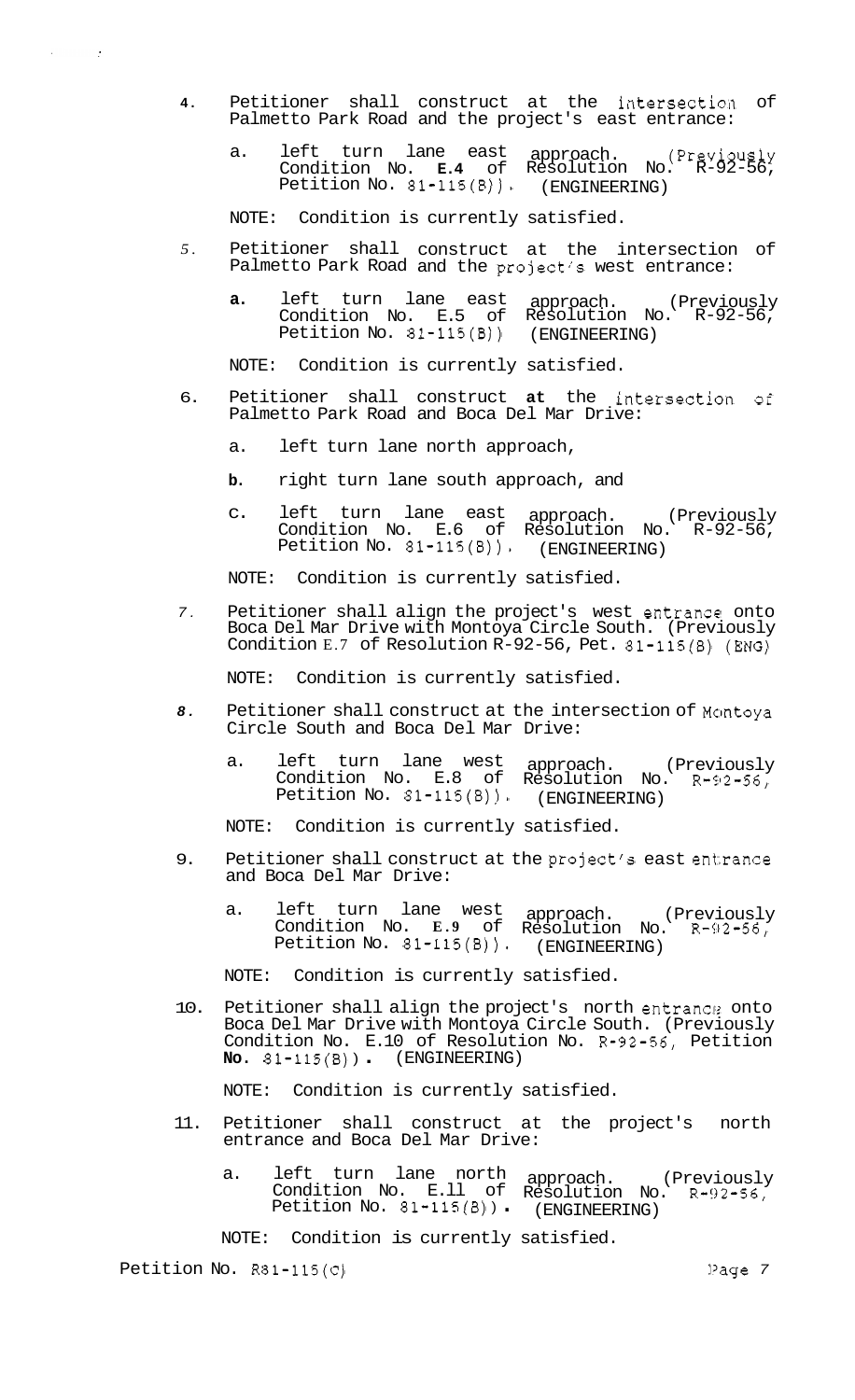- 12. Petitioner shall construct at the intersection of Boca Del Mar Drive and Powerline Road:
	- a. left turn lane north approach,

 $\lambda$  ,  $\lambda$ 

 $\ddotsc$ 

- b. left turn lane south approach,
- c. right turn lane east approach,
- d. left turn lane west approach, and
- e. right turn lane west approach. (Previously Condition No. E.12 **of** Resolution No. R-92-56, Petition No. 81-115(B)). (ENGINEERING)

NOTE: Condition is currently satisfied.

- 13. Petitioner shall construct at the intersection of Powerline Road and the project's entrance road:
	- a. right turn lane north approach, and
	- b. left turn lane south approach. (Previously Condition No. E.13 of Resolution No. R-92-56, Petition No. 81-115(B)). (ENGINEERING)

NOTE: Condition is currently satisfied.

- 14. Petitioner shall construct at the intersection of Palmetto Park Road and Powerline Road:
	- a. right turn lane north approach,
	- b. dual left turn lanes north approach,
	- c. dual left turn lanes south approach,
	- d. dual left turn lanes east approach,
	- e. dual left turn lanes west approach, and
	- f. modification of the existing signal when warranted as determined by the County Engineer. (Previously Condition No. E.14 of Resolution No. R-92-56, Petition No. 81-115(B)). (ENGINEERING)

NOTE: Condition is currently satisfied.

15. Prior to the issuance of a certificate of occupancy for either Phase **B** (the shopping center) **or** Phase C (cffice complex) provide an additional two lane bridge over the Lake Worth Drainage District L-47 Canal on Powerline Road. Construction of this bridge shall commence **30** days after written notification by the County should the **4**  laning of Powerline Road require it. (Previously Condition No. E.15 of Resolution No. R-92-56, Petition NO. 81-115 (B) ) . (ENGINEERING)

NOTE: Condition is currently satisfied.

16. Petitioner shall not be issued building permit:; for Phases **A** (the financial plaza), Phase **D** (an clffice complex), or Phase E (the hotel/motel) until Powcrline Road is four laned from the Hillsboro Canal north **t:o** the Lake Worth Drainage District L-47 Canal. (Prevj.ously Condition No. E.16 of Resolution **No.** R-92-56, Pet.ition **No.** 81-115(B) ) . (ENGINEERING)

NOTE: Condition is currently satisfied.

Petition No. R81-115(C) **I**<sup>1</sup> age *8*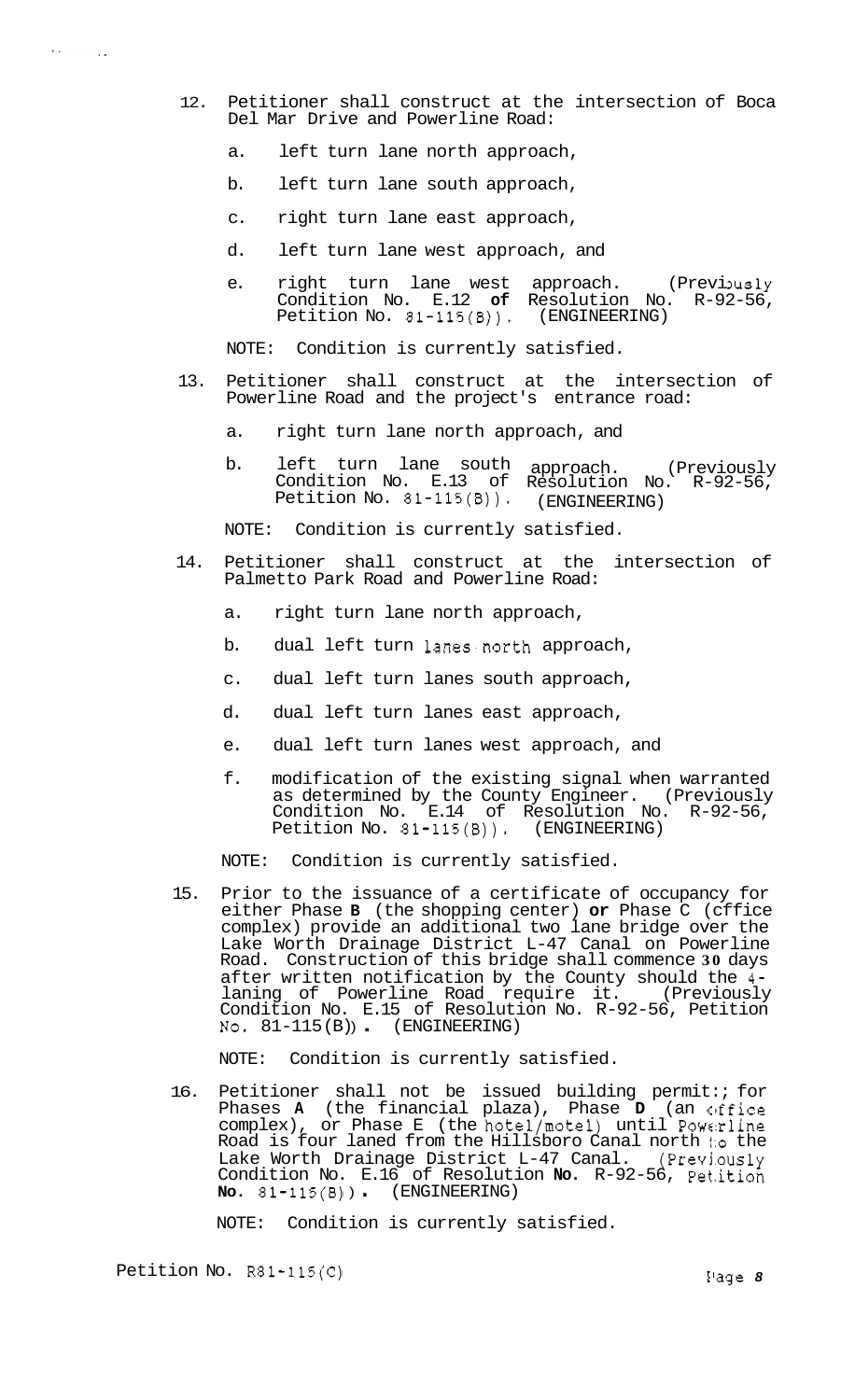- 17. Petitioner shall contribute Two Hundred Thousand Dcllars (\$200,000) to be paid at the time of the issuanze of building permits on a square footage basis for Phases A, **D** and E as indicated on Exhibit No. **3** for this petition. This fee to be used in the implementation for Phase I1 of the area wide major thoroughfare road improvement program adopted by the County, OR for the four-laning of the Hillsboro Canal bridge on Powerline Road, at the County Engineer's discretion. (Previously Condition No. E,17 of Resolution No. R-92-56, Petition No. 81-115(B)). (ENGINEERING-Impact Fee Coordinator)
- 18. Condition **No.** E.18 of Resolution No. R-92-56, Petition No. 81-115(B), which currently states:

The developer will take reasonable precautions durilig the development of this project to insure that the fuqitive particulates (dust particles) from the project **do** not become a nuisance to neighboring properties. (Previously Condition **No.** 16 of Resolution No. R-81-296, Zoning Petition No. 81-115).

Is hereby deleted. [REASON: To formally delete condition No. E.18 inadvertently not deleted in Resolution **80.** R-92-56, Petition No. 81-115(B).]

- 19. The developer will take necessary precautions to insure there will be no pollutant run-off from this projcct to adjacent or nearby surface waters. (Previously condition No. E.19 of Resolution No. R-92-56, Petition No. 81-<br>115(B)), (ENGINEERING-Code Enforcement) (ENGINEERING-Code Enforcement)
- 20. Petitioner shall provide for a pedestrian/bikeway system integrated with the surrounding development. (Previously Condition No. E.20 of Resolution No. R-92-56, Petition No. 81-115(B)) (ENGINEERING-Zoning)
- 21. Within thirty **(30)** days of this approval, the appl icant shall enter into an agreement with Palm Beach Counl:y for the design and construction of roadway improvements as specified by the Board **of** County Commissioners. This resolution will become invalid unless said agreemc.nt is executed as specified above. (Previously Condition No. E.21 of Resolution No. R-92-56, Petition No. 81-135(B)) (ENGINEERING)

NOTE: Condition is currently satisfied.

- **F.** HEALTH
	- **1.** Sewer service is available to the property. Therefoi:e, no septic tank shall be permitted on the site. (Previously Condition No. D.1 of Resolution No. R-92-56, Petition No.<br>81-115(B)) (HEALTH) 81-115 (B)
	- 2. Water service is available to the property. Therefone, no well shall be permitted on the site to provide pctable water. (Previously Condition No. D.2 of Resolution No. R-92-56, Petition No. 81-115(B)) (HEALTH)
	- **3.** Potable water and sewage disposal shall be provided by the City of Boca Raton. (HEALTH)
- G. IRRIGATION OUALITY WATER
	- 1. When irrigation quality water **is** available within 500 feet of the property, the petitioner shall connect **1:o** the system. The cost for connection shall be borne  $ky$  the property owner. (Previously Condition **F.** 1 of Resol.ution **No.** R-92-56, Petition No. 81-115(B)) (UTILITIES)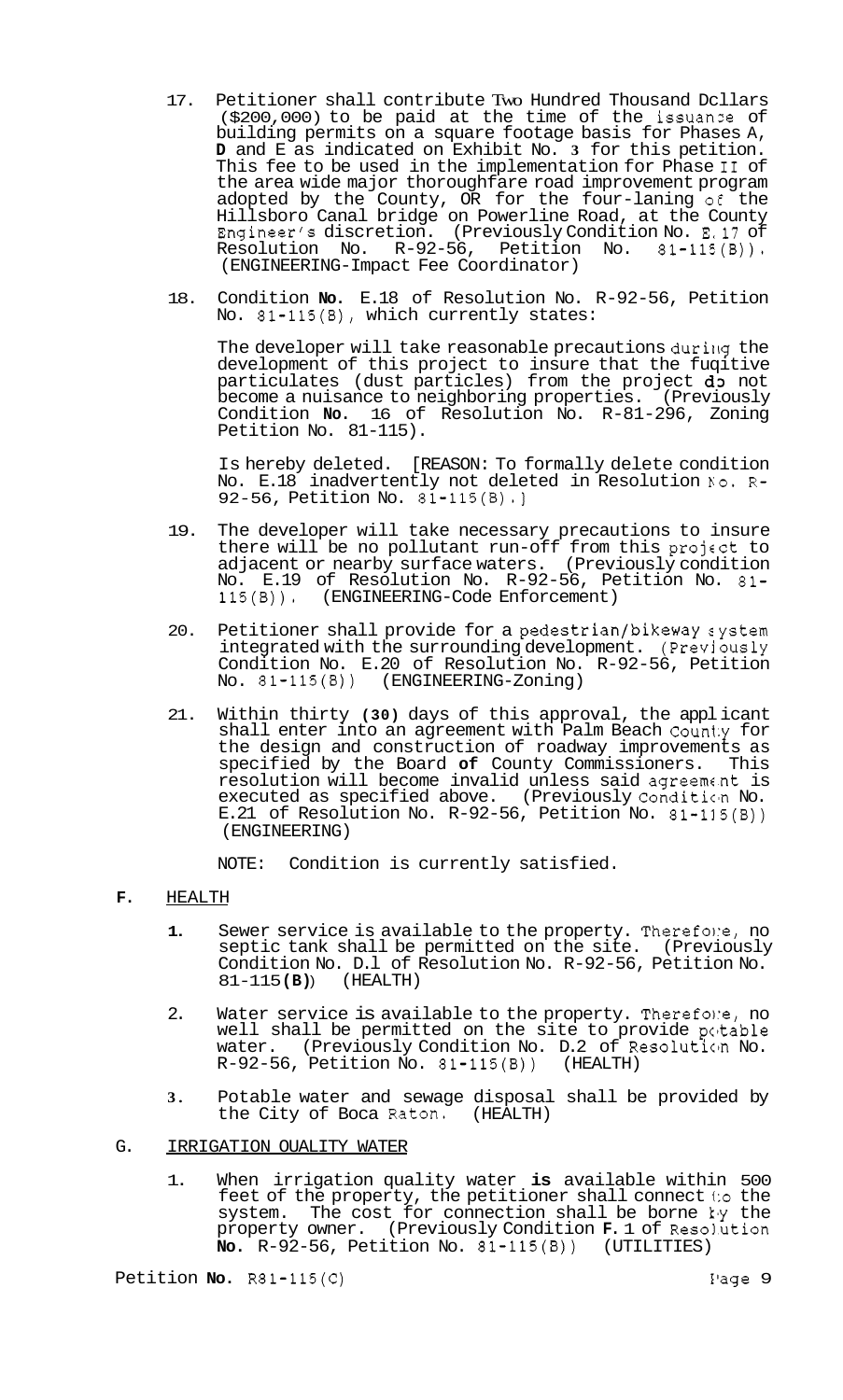#### H. LANDSCAPING - GENERAL (APPLICABLE TO PARCEL A ONLY)

 $\mathcal{L}_{\mathcal{L}_{\mathcal{L}}}$ 

 $\mathcal{L}_{\mathcal{A}}$ 

- 1. Prior to site plan certification, the petitioner shall revise the landscape tabular data on the site plan to reflect conformance to Landscape Code requirements and<br>all landscape conditions of approval. (Previously all landscape conditions of approval. Condition No. G.1 of Resolution No.  $R-92-56$ , Petition No.  $81-115(8)$  (ZONING)  $81 - 115(8)$
- I. LANDSCAPING GENERAL (APPLICABLE TO PARCEL D ONLY)
	- 1. Prior to site plan certification, the petitioner shall provide tabular data on the site plan to reflect conformance to the landscape design standards for planned developments in Section 6.8.A.23.b.(7) (b) of the Palm Beach County Land Development Code and all landscape conditions of approval. (ZONING)
	- 2. All trees required to be planted on site by this app:oval shall meet the following minimum standards at installation:
		- a. Tree height: fourteen (14) feet.
		- b. Trunk diameter: 3.5 inches measured 4.5 feet above grade.
		- c. Canopy diameter: seven (7) feet. Diameter shall be determined by the average canopy radius at 3 points measured from the trunk to the oute:most branch tip. Each radius shall measure at least 3.5 feet in length. (ZONING) feet in length.
- **J.** LANDSCAPING ALONG BOCA DEL MAR DRIVE (PARCEL D ONLY)
	- 1. Landscaping within the required buffer along Boca Del Mar Drive shall be installed pursuant to Section 6.8.A, Table 6.8-3, Type D perimeter landscape area of the Palm 3each County Land Development Code and shall be upgraded to include:
		- a. **A** minimum twenty **(20)** foot wide landscape blf fer strip.
		- b. One (1) native canopy tree for every two hundred (200) square feet of landscape buffer area.
		- c. Thirty (30) inch high shrub or hedge material for every one hundred fifty **(150)** square feet of landscape buffer area at installation, maint fined at a minimum height of forty two (42) inzhes. (ZONING)
- **K.** LANDSCAPING ALONG THE NORTH AND EAST PROPERTY LINES (PARCEL D ONLY **1** 
	- 1. Landscaping and buffering along the north and east property lines of Parcel D shall be upgraded to include:
		- a. A minimum twenty (20) foot wide landscape buffer strip measured from the edge of pavement along the north property line and a minimum twenty-five (25) foot wide landscape buffer strip measured fros the edge of pavement along the east property line.
		- b. A six (6) foot high opaque berm, hedg? or combination thereof. (ZONING)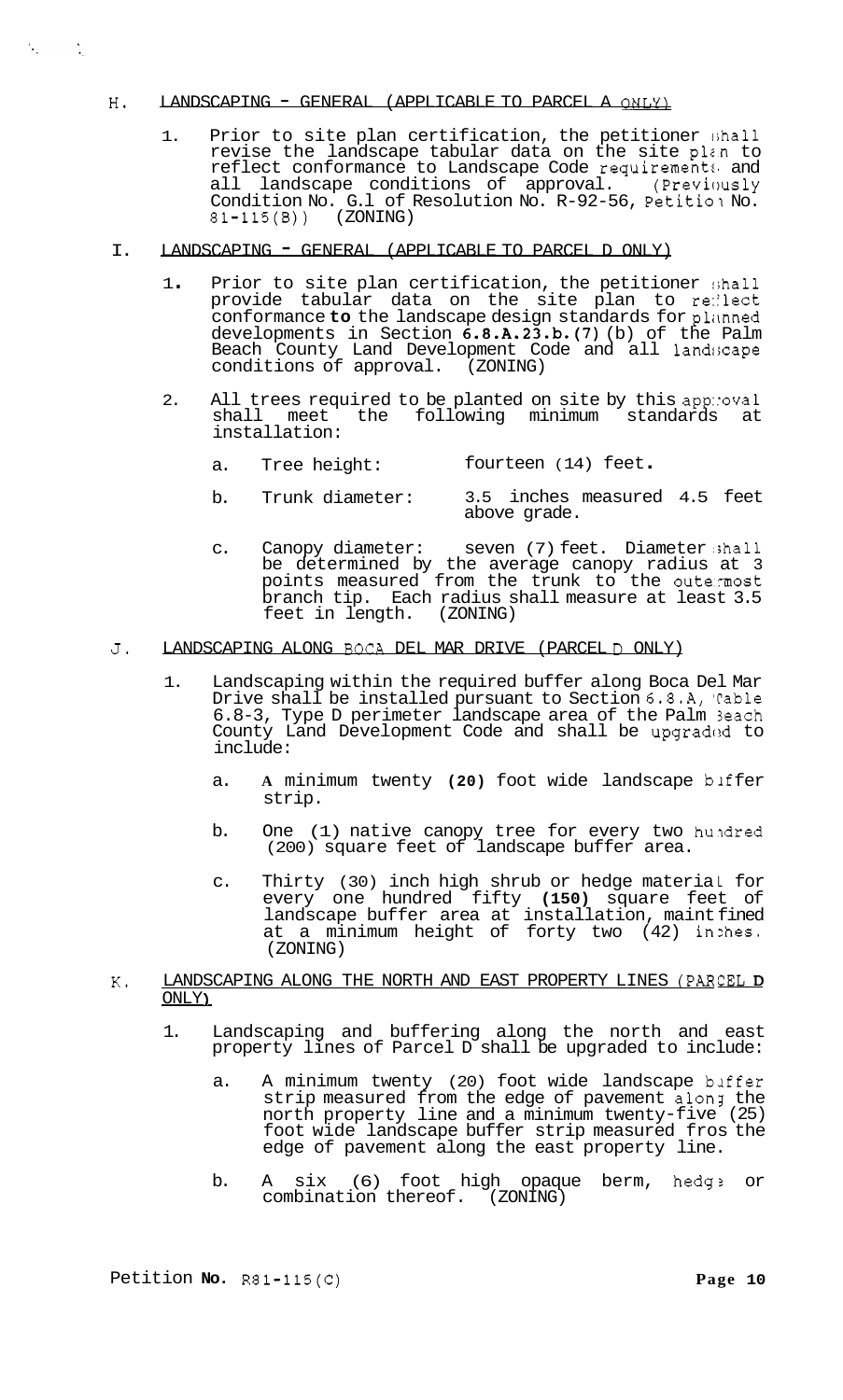### L. LANDSCAPING - INTERIOR (APPLICABLE TO PARCEL **A** ONLY)

- 1. Immediately upon planting, all trees within the proposed interior parking area shall be a minimum of fourteen (14) feet in height with a minimum diameter of three and onehalf (3.5) inches measured at a point which is at seast four and one-half  $(4.5)$  feet above existing grade level. (Previously Condition **No.** H.l of Resolution No. R-9:!-56, Petition No. 81-115 (B) ) . (ZONING)
- 2. The trees within the proposed parking area shall have a minimum of five (5) feet of clear trunk and a minimum seven (7) foot canopy spread. (Previously Condition H.2<br>of Resolution No. R-92-56, Petition 81–115(B)) . (ZONING)

### M. PARKING

 $\mathcal{F}_{\mathbf{r},\mathbf{r}}$  ,  $\mathcal{F}_{\mathbf{r},\mathbf{r}}$ 

Λ.

1. Vehicle parking shall be limited to the parking areas designated on the approved site plan. No parki1.g of vehicles shall be permitted in landscaped areas, rightof-way or interior drives. (Previously Condition No. 1.1 of Resolution **No.** R-92-56, Petition **No.** 81-115 (B)) . (ZONING-Code Enforcement)

### **N.** RECYCLE SOLID WASTE

- 1. The property owner shall participate in a recycling program when available in the area. Material **to** be recycled shall include, but not be limited to, paper, plastic, metal and glass products. (Previously Condition No. J.l of Resolution No. R-92-56, Petition No. 81- 115(B)). (ZONING-Solid Waste Authority)
- 2. Prior to site plan certification, receptacles for recycled material shall be designated on the site ?lan, located in the parking area or adjacent to the dum?ster location. (Previously Condition No. J.2 of Resolition No. R-92-56, Petition No. 81-115(B)). (ZONING)

### $0.$  SIGNS

- 1. All on site signs shall comply with the Palm Beach County Sign Code and shall indicate principal uses only, No snipe signs, balloons, banners or other prohibited types of advertisement or signs shall be permitted on-site. (Previously Condition No. K.2 of Resolution No. R-92-56, Petition No. 81-115(B)). (ZONING-Bldg/Code Enforcenent)
- 2. **If,** prior to the issuance of a building permit for the project, the Sign Code is amended to be more restriztive than the conditions of approval, the regulations *o€* the amended Sign Code shall supersede all sign-related conditions of approval. (Previously Condition No. K.3 of Resolution  $No.$  R-92-56, Petition No.  $81-115(B)$ ). (ZONING-Building)
- **3.** Signs for Parcel D shall be further limited and meet the following requirements:
	- a. Maximum sign height, measured from crown of  $r$  ad  $$ eight (8) feet;
	- **b.** Maximum sign face area per side 80 square feet;
	- c. Maximum number of signs one (1). (BUILDING-Zoning)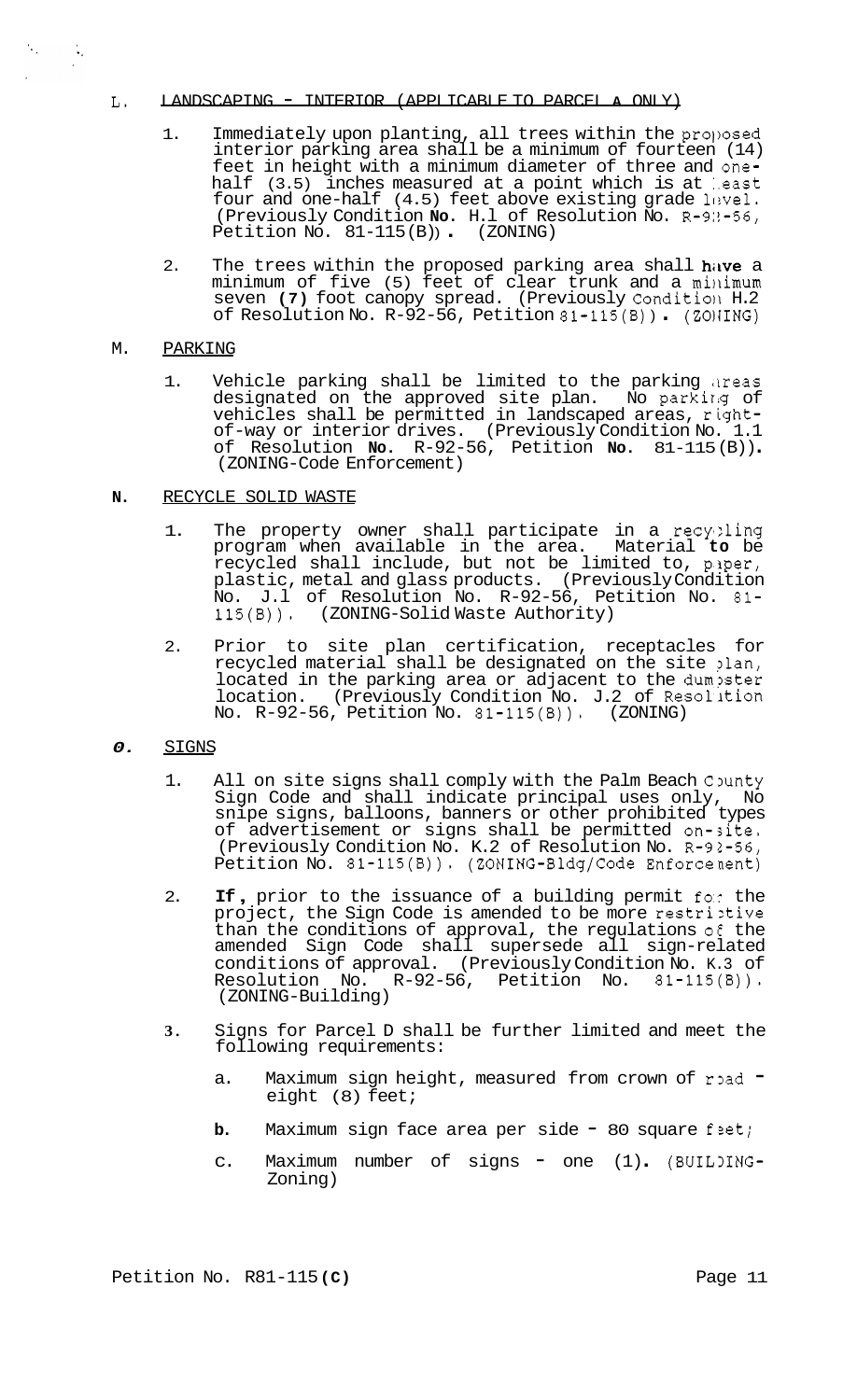### P. COMPLIANCE

 $\mathcal{H}^{\pm}=\mathcal{H}^{\pm}$  ,  $\mathcal{H}^{\pm}$ 

1. Condition No. L.l of Resolution No. R-92-56, Petition No. 81-115(B), which currently states:

As provided in Zoning Code Sections 400.2 and 402.6, failure to comply with any of these conditions of approval at any time may result in:

- a. The denial or revocation of a building permit: the issuance of a stop work order; the denial of **a**  Certificate of Occupancy on any building or structure; or the denial or revocation **of** any permit or approval for any developer-omer, commercial-owner, lessee, or user of the subject property; and/or
- b. The revocation of the Special Exception anc. any zoning which was approved concurrently with the Special Exception as well as any previously granted certifications of concurrency or exemp;ions therefrom; and/or
- c. A requirement of the development to conform with updated standards of development, applicable at the time of the finding of non-compliance, **or** the addition or modification of conditions reasonably related to the failure to comply with existing conditions. (ZONING-Monitoring)

Is hereby amended to read:

As provided in Section 5.8 of the Palm Beach County Land Development Code, failure to comply with any **01'** the conditions of approval at any time may result in:

- a. The denial or revocation of a building permit; the issuance of a stop work order; the denial of a Certificate of Occupancy on any building or structure; or the denial or revocation **of** any permit or approval for any developer-omer, commercial-owner , lessee, or user of the subject property; and/or
- b. The revocation of any conditional use and any zoning which was approved concurrently with the conditional use as well as any previously granted certifications of concurrency or exemptions therefrom; and/or
- c. A requirement of the development to conform with updated standards of development, applicable at the time of the finding of non-compliance, or the addition or modification of conditions reasonably related to the failure to comply with existing conditions. (MONITORING)
- **2.** Condition No. L.2 of Resolution No. R-92-56, Petiticn No. 81-115(B), which currently states:

Appeals *of* any **departmental-administrative** actions hereunder may be taken to the Palm Beach County Board of Adjustment or as otherwise provided in the Palm Beach County Zoning Code. Appeals of any revocation of Special Exception, Rezoning, or other actions based on a Bozrd of County Commission decision, shall be by petition for writ **of** certiorari to the Fifteenth Judicial Circuit.

**Is** hereby amended to read:

Petition No. R81-115(C) Petition No. 2011-115(C)